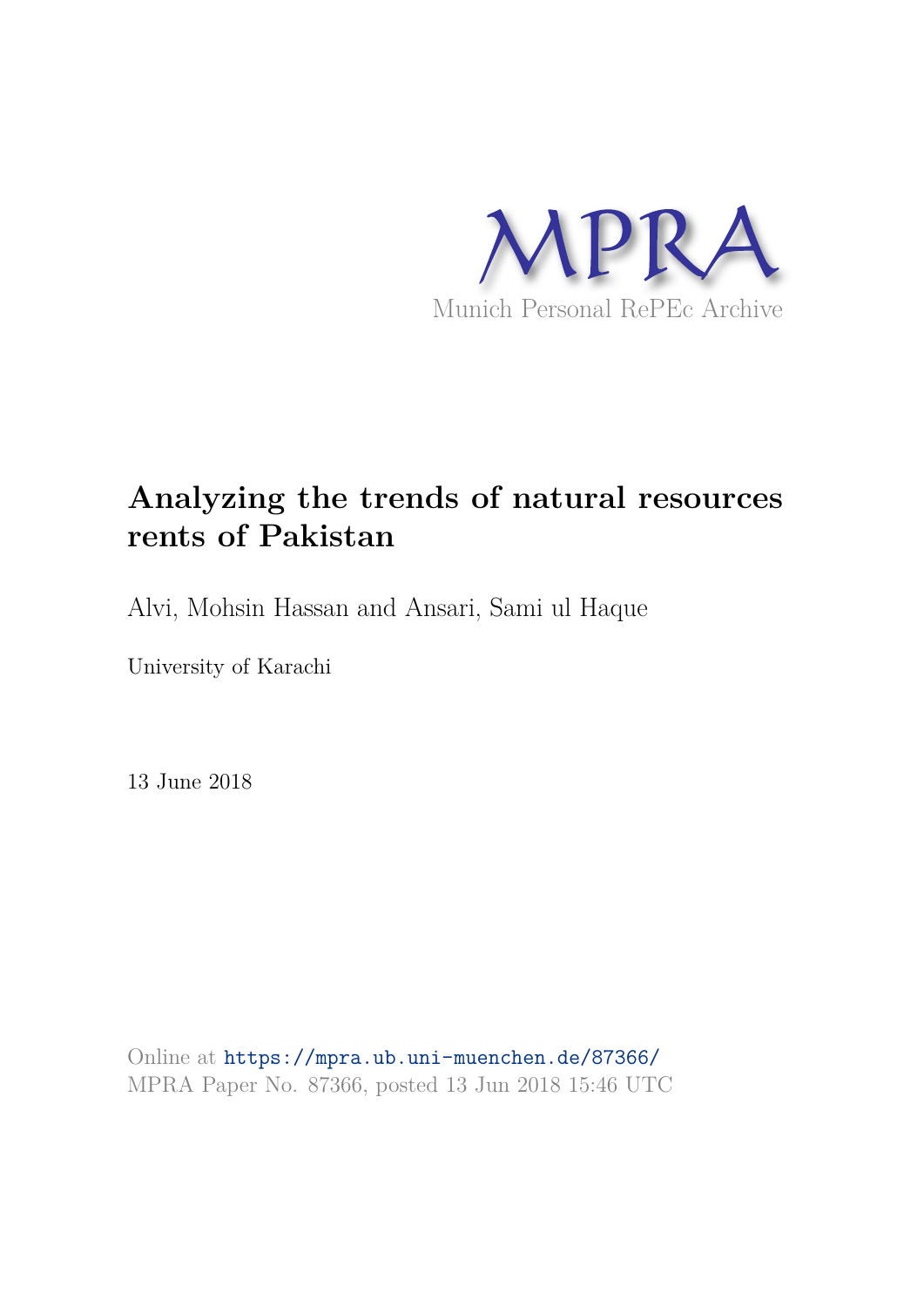# **ANALYZING THE TRENDS OF NATURAL RESOURCES RENTS OF PAKISTAN**

## **MOHSIN HASSAN ALVI**

PhD Scholar University of Karachi, Pakistan mohsinhassanalvi@hotmail.com

# **SAMI UL HAQUE ANSARI**

University of Karachi, Pakistan

haq sami@yahoo.com

### **Abstract**

An attempt was made to reveal the trends of natural resources in graphical form. Rental incomes which contribute to GDP were taken into account. For this purpose, economic statistics of Pakistan was taken from World Bank's published data source. Data was put in SPSS-20 and comparative analysis chart was created to obtain the objectives. Results revealed no significant constant or linear trends in any factor of natural resources. It was concluded that oil and natural gas contributed significantly in the start of 21st Century. Mineral has been treated as neglected factor in contributing to GDP. A research can further expand to explore more trends of rental incomes in different regions of world. We would like to express our gratitude towards initial reviewer of draft and thank to people who helped us in completion of this study.

Keywords: *Oil Rents, Natural Gas Rents, Mineral Rents, Forest Rents, Coal Rents, Trend Analysis*

#### **Introduction**

Natural resources play a significant role in development of economy of a country. Natural resources of Pakistan are comprised of several factors that direct contribute to GDP (Sachs and Warner, 2001). Economic rents refer to additional benefits or revenue received from the production of economic factors (Wright, 2000). Moreover, economic rents were considered the indicators in global development (World Bank, 1999). The value GDP of Pakistan is volatile due to its flexible factors. It is necessary to understand the variation in patterns & trends of natural resource rents in contribution to GDP of Pakistan. Natural resources rents were split into several factors. Oil Rents are derived from crude oil. Natural Gas Rents are acquired from the production of gas obtained from natural mean. Mineral Rents are obtained from gold, silver, copper, iron, tin, nickel, lead, zinc, phosphate & bauxite.

Forest Rents are received from rental incomes from harvest products. Coal Rents are collected from soft and hard coal production (World Bank, 2000)

#### **Methodology**

World Bank Economic data was taken from official site. Pakistan economic factors statistics were used in the study. Last 46 years observations (from 1970 to 2016) were taken into consideration. Range of the data was decided due to availability of data. All the values were converted into percentage of total GDP (Trading Economics). Data put into analysis using chart builder of SPSS-20 in order to explain the trend through depicted chart. A comparative analysis was taken place in order to reveal the trend and volatility in pictorial form. Trends of Forex market have been investigated previously with different methods (Alvi and Kamal, 2015).